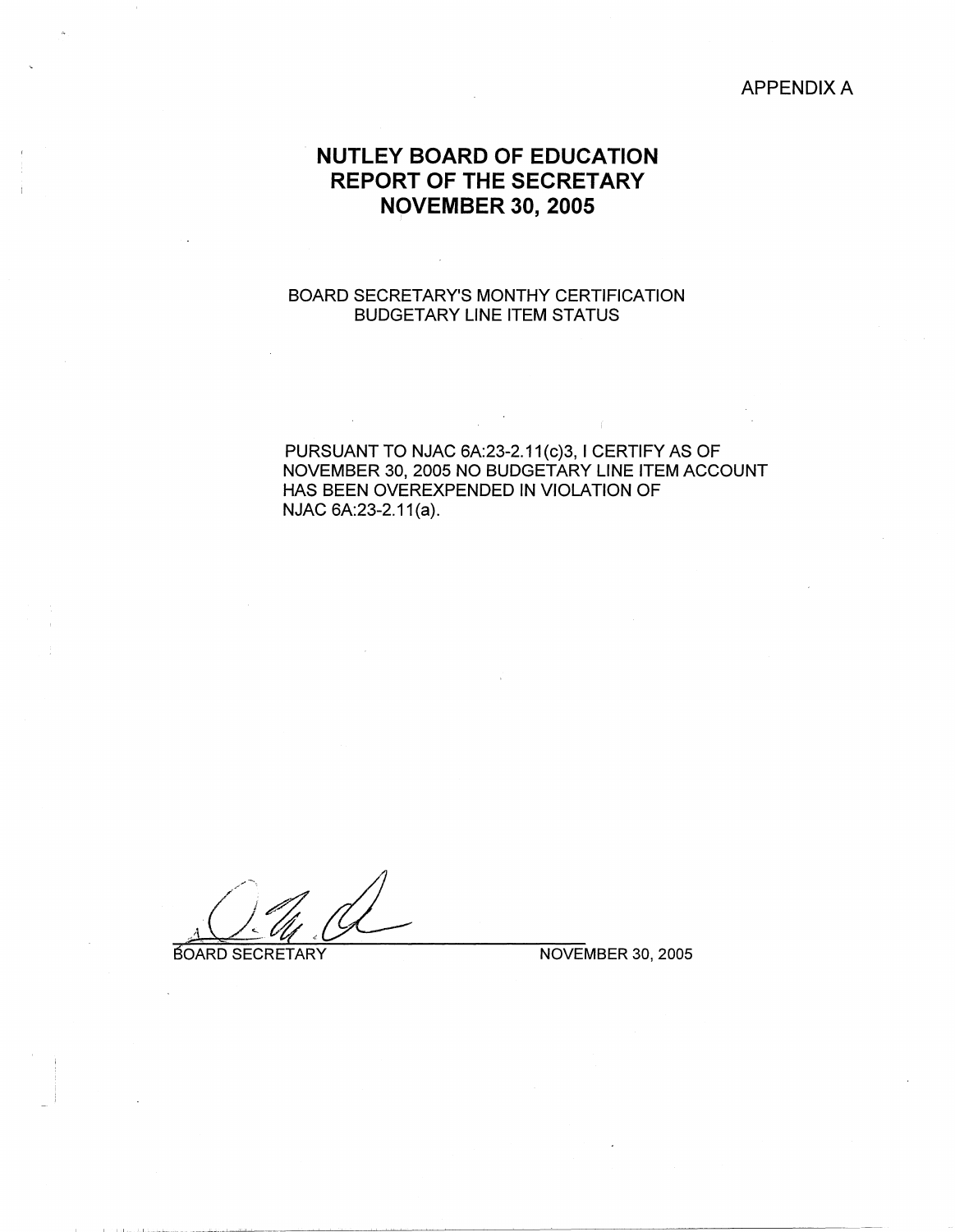| <b>Board Sec Report</b> |                             | <b>Nutley Board of Education</b>             |                                             |                                    | 12/13/05        |
|-------------------------|-----------------------------|----------------------------------------------|---------------------------------------------|------------------------------------|-----------------|
| <b>Starting date</b>    | 7/1/05                      | Ending date 11/30/05                         |                                             | <b>Fund: 10</b>                    |                 |
|                         |                             |                                              |                                             | <b>Assets and Resources</b>        |                 |
| Assets:                 |                             |                                              |                                             |                                    |                 |
| 101                     | Cash in bank                |                                              |                                             |                                    | \$4,204,643.19  |
| $102 - 106$             | Cash Equivalents            |                                              |                                             |                                    | \$3,900.00      |
| 111                     | Investments                 |                                              |                                             |                                    | \$0.00          |
| 116                     | Capital Reserve Account     |                                              |                                             |                                    | \$98,441.00     |
| 121                     | Tax levy Receivable         |                                              |                                             |                                    | \$0.00          |
|                         | Accounts Receivable:        |                                              |                                             |                                    |                 |
| 132                     | Interfund                   |                                              |                                             | \$8,234.85                         |                 |
| 141                     |                             | Intergovernmental - State                    |                                             | \$83,992.31                        |                 |
| 142                     |                             | Intergovernmental - Federal                  |                                             | \$0.00                             |                 |
| 143                     |                             | Intergovernmental - Other                    |                                             | \$0.00                             |                 |
| 153, 154                |                             | Other (net of estimated uncollectable of \$_ |                                             | \$3,397.49                         | \$95,624.65     |
|                         | Loans Receivable:           |                                              |                                             |                                    |                 |
| 131                     | Interfund                   |                                              |                                             | \$0.00                             |                 |
| 151, 152                |                             |                                              | Other (Net of estimated uncollectable of \$ | \$0.00                             | \$0.00          |
|                         | <b>Other Current Assets</b> |                                              |                                             |                                    | \$0.00          |
|                         | <b>Resources:</b>           |                                              |                                             |                                    |                 |
| 301                     | <b>Estimated revenues</b>   |                                              |                                             | \$45,479,462.00                    |                 |
| 302                     |                             | Less revenues                                |                                             | (\$17,826,558.30)                  | \$27,652,903.70 |
|                         |                             | <b>Total assets and resources</b>            |                                             |                                    | \$32,055,512.54 |
|                         |                             |                                              |                                             | <b>Liabilities and fund equity</b> |                 |
|                         | Liabilities:                |                                              |                                             |                                    |                 |
|                         |                             |                                              |                                             |                                    |                 |
| 411                     |                             | Intergovernmental accounts payable - state   |                                             |                                    | \$0.00          |
| 421                     | Accounts payable            |                                              |                                             |                                    | \$1,686.96      |
| 431                     | Contracts payable           |                                              |                                             |                                    | \$0.00          |

451 Loans payable 481 Deferred revenues

 $\bar{1}$ 

 $\ddot{\phantom{a}}$ 

 $\frac{1}{1}$ 

 $\frac{1}{4}$ 

 $\frac{1}{\sqrt{2}}$ 

Other current liabilities

**Total liabilities** 

**\$60,716.30** 

 $\sim$ 

\$59,029.34

\$0.00 \$0.00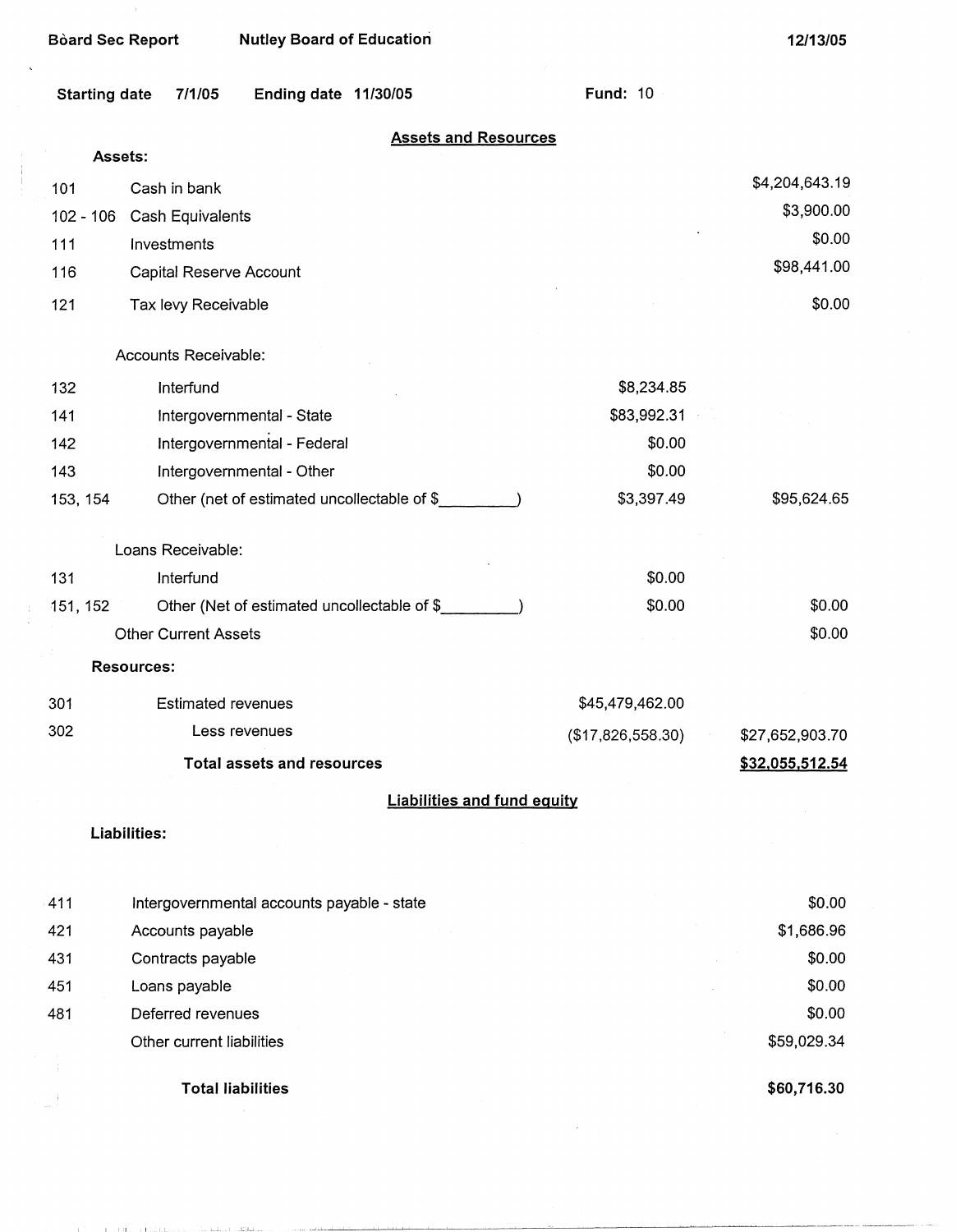| <b>Board Sec Report</b> |                | <b>Nutley Board of Education</b>                |                                                        |                                    |                                  | 12/13/05                          |
|-------------------------|----------------|-------------------------------------------------|--------------------------------------------------------|------------------------------------|----------------------------------|-----------------------------------|
| <b>Starting date</b>    | 7/1/05         |                                                 | Ending date 11/30/05                                   |                                    | <b>Fund: 10</b>                  |                                   |
|                         |                |                                                 |                                                        |                                    |                                  |                                   |
| <b>Fund Balance:</b>    |                |                                                 |                                                        |                                    |                                  |                                   |
| Appropriated:           |                |                                                 |                                                        |                                    |                                  |                                   |
| 753,754                 |                | Reserve for encumbrances                        |                                                        |                                    | \$27,228,896.76                  |                                   |
| 761                     |                | Capital reserve account - July                  |                                                        |                                    | \$96,659.91                      |                                   |
| 604                     |                | Add: Increase in capital reserve                |                                                        |                                    | \$0.00                           |                                   |
| 307                     |                |                                                 | Less: Budgeted w/d from capital reserve eligible costs |                                    | \$0.00                           |                                   |
| 309                     |                |                                                 | Less: Budgeted w/d from capital reserve excess costs   |                                    | \$0.00                           | \$96,659.91                       |
| 762                     |                | Adult education programs                        |                                                        |                                    | \$0.00                           |                                   |
| 751,752,76x             |                | Other reserves                                  |                                                        |                                    | \$0.00                           |                                   |
| 601                     | Appropriations |                                                 |                                                        | \$45,736,412.38                    |                                  |                                   |
| 602                     |                | Less: Expenditures                              | (\$15,430,500.14)                                      |                                    |                                  |                                   |
|                         |                | Encumbrances                                    | (\$27,228,896.76)                                      | (\$42,659,396.90)                  | \$3,077,015.48                   |                                   |
|                         |                | Total appropriated                              |                                                        |                                    | \$30,402,572.15                  |                                   |
| Unappropriated:         |                |                                                 |                                                        |                                    |                                  |                                   |
| 770                     |                | Fund balance, July 1                            |                                                        |                                    | \$1,828,656.09                   |                                   |
| 303                     |                | Budgeted fund balance                           |                                                        |                                    | (\$236,432.00)                   |                                   |
|                         |                | Total fund balance                              |                                                        |                                    |                                  | \$31,994,796.24                   |
|                         |                | Total liabilities and fund equity               |                                                        |                                    |                                  | \$32,055,512.54                   |
|                         |                | <b>Recapitulation of Budgeted Fund Balance:</b> |                                                        |                                    |                                  |                                   |
| Appropriations          |                |                                                 |                                                        | <b>Budgeted</b><br>\$45,736,412.38 | <b>Actual</b><br>\$42,659,396.90 | <b>Variance</b><br>\$3,077,015.48 |
| Revenues                |                |                                                 |                                                        | (\$45,479,462.00)                  | (\$17,826,558.30)                | (\$27,652,903.70)                 |
| Subtotal                |                |                                                 |                                                        | \$256,950.38                       | \$24,832,838.60                  | (\$24,575,888.22)                 |
|                         |                | Change in capital reserve account:              |                                                        |                                    |                                  |                                   |
|                         |                | Plus - Increase in reserve                      |                                                        | \$0.00                             | \$1,781.09                       | (\$1,781.09)                      |
|                         |                | Less - Withdrawal from reserve                  |                                                        | \$0.00                             | \$0.00                           |                                   |
| Subtotal                |                |                                                 |                                                        | \$256,950.38                       | \$24,834,619.69                  | (\$24,577,669.31)                 |

Less: Adjustment for prior year

Budgeted fund balance

Prepared and submitted by :

Board Secretary

(\$20,518.38) \$236,432.00

Date

\$24,814,101.31 (\$24,577,669.31)

 $\frac{1}{2}$ 

(\$20,518.38)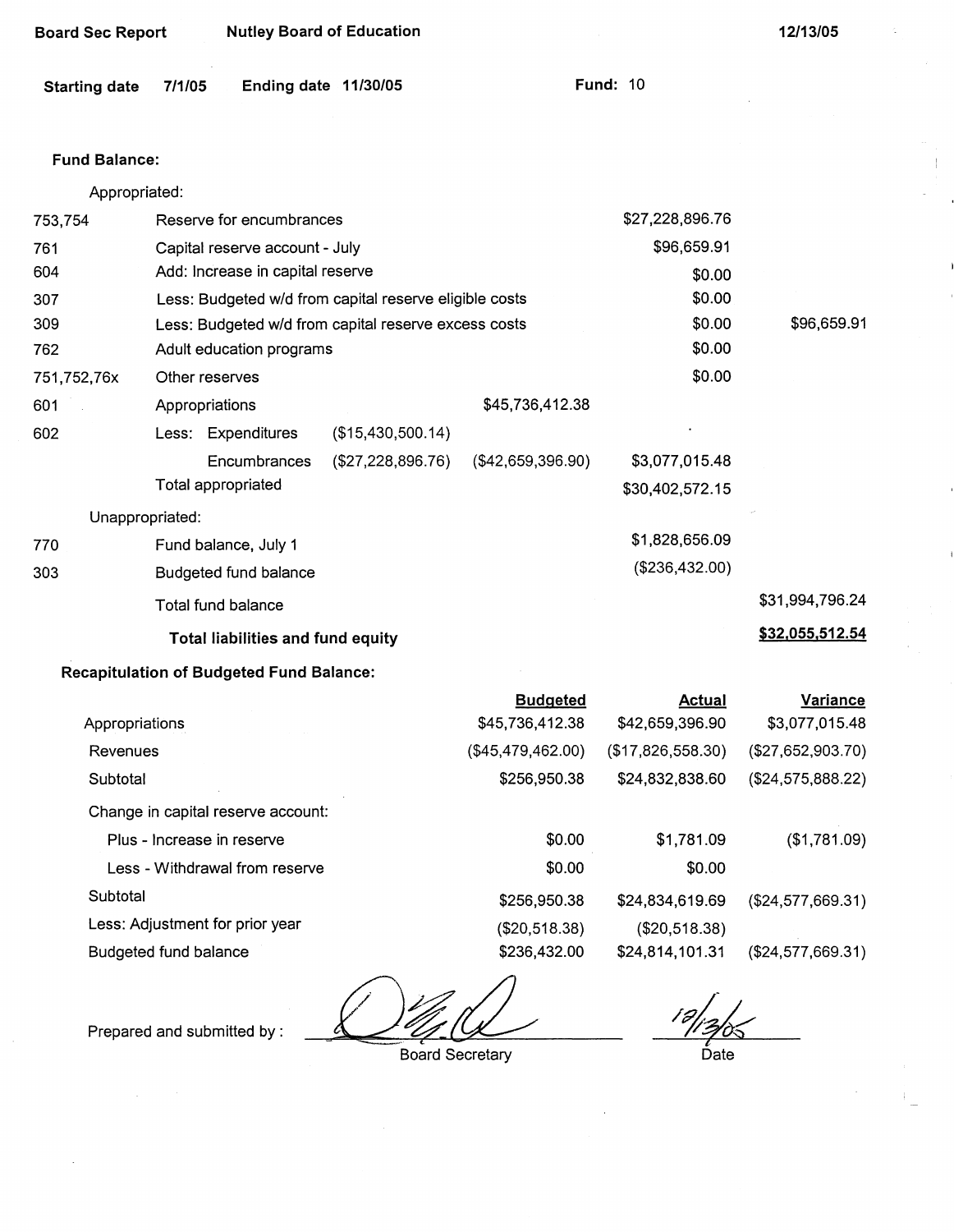$\overline{\mathcal{I}}$ 

| <b>Board Sec Report</b> | <b>Nutley Board of Education</b>            |                 | 12/13/05       |
|-------------------------|---------------------------------------------|-----------------|----------------|
| <b>Starting date</b>    | 7/1/05<br>Ending date 11/30/05              | <b>Fund: 20</b> |                |
|                         | <b>Assets and Resources</b><br>Assets:      |                 |                |
| 101                     | Cash in bank                                |                 | (\$23,635.32)  |
| $102 - 106$             | Cash Equivalents                            |                 | \$0.00         |
| 111                     | Investments                                 |                 | \$0.00         |
| 116                     | Capital Reserve Account                     |                 | \$0.00         |
| 121                     | Tax levy Receivable                         |                 | \$0.00         |
|                         | Accounts Receivable:                        |                 |                |
| 132                     | Interfund                                   | \$0.00          |                |
| 141                     | Intergovernmental - State                   | \$694.07        |                |
| 142                     | Intergovernmental - Federal                 | \$440.96        |                |
| 143                     | Intergovernmental - Other                   | \$0.00          |                |
| 153, 154                | Other (net of estimated uncollectable of \$ | \$0.00          | \$1,135.03     |
|                         | Loans Receivable:                           |                 |                |
| 131                     | Interfund                                   | \$0.00          |                |
| 151, 152                | Other (Net of estimated uncollectable of \$ | \$0.00          | \$0.00         |
|                         | <b>Other Current Assets</b>                 |                 | \$0.00         |
|                         | <b>Resources:</b>                           |                 |                |
| 301                     | <b>Estimated revenues</b>                   | \$1,417,312.00  |                |
| 302                     | Less revenues                               | (\$138,739.75)  | \$1,278,572.25 |
|                         | <b>Total assets and resources</b>           |                 | \$1,256,071.96 |
|                         | <b>Liabilities and fund equity</b>          |                 |                |
| 101                     | Liabilities:<br>Cash in bank                |                 |                |
|                         |                                             |                 | (\$23,635.32)  |
| 411                     | Intergovernmental accounts payable - state  |                 | \$114.47       |
| 421                     | Accounts payable                            |                 | \$0.20         |
| 431                     | Contracts payable                           |                 | \$0.00         |
| 451                     | Loans payable                               |                 | \$0.00         |
| 481                     | Deferred revenues                           |                 | \$155,676.48   |
|                         | Other current liabilities                   |                 | \$257.80       |
|                         | <b>Total liabilities</b>                    |                 | \$156,048.95   |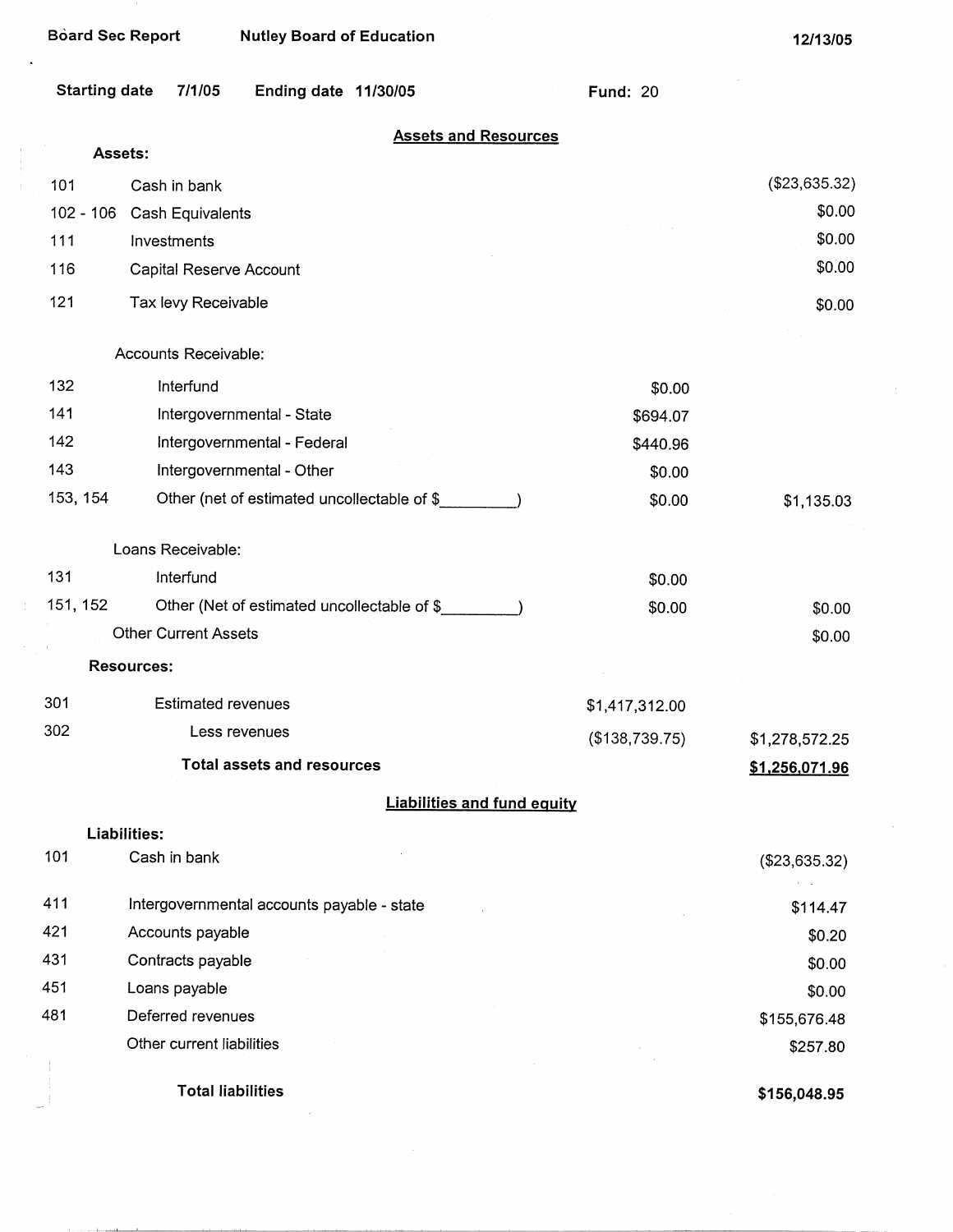| <b>Board Sec Report</b> |                            | <b>Nutley Board of Education</b>                |                                                        |                  |                                  | 12/13/05         |
|-------------------------|----------------------------|-------------------------------------------------|--------------------------------------------------------|------------------|----------------------------------|------------------|
| <b>Starting date</b>    | 7/1/05                     | Ending date 11/30/05                            |                                                        |                  | <b>Fund: 20</b>                  |                  |
| <b>Fund Balance:</b>    |                            |                                                 |                                                        |                  |                                  |                  |
| Appropriated:           |                            |                                                 |                                                        |                  |                                  |                  |
| 753,754                 |                            | Reserve for encumbrances                        |                                                        |                  | \$88,239.29                      |                  |
| 761                     |                            | Capital reserve account - July                  |                                                        |                  | \$0.00                           |                  |
| 604                     |                            | Add: Increase in capital reserve                |                                                        |                  | \$0.00                           |                  |
| 307                     |                            |                                                 | Less: Budgeted w/d from capital reserve eligible costs |                  | \$0.00                           |                  |
| 309                     |                            |                                                 | Less: Budgeted w/d from capital reserve excess costs   |                  | \$0.00                           | \$0.00           |
| 762                     |                            | Adult education programs                        |                                                        |                  | \$0.00                           |                  |
| 751,752,76x             | Other reserves             |                                                 |                                                        |                  | \$0.00                           |                  |
| 601                     | Appropriations             |                                                 |                                                        | \$1,496,499.74   |                                  |                  |
| 602                     |                            | Less: Expenditures                              | (\$317,288.99)                                         |                  |                                  |                  |
|                         | Total appropriated         | Encumbrances                                    | (\$88,239.29)                                          | (\$405,528.28)   | \$1,090,971.46<br>\$1,179,210.75 |                  |
| Unappropriated:         |                            |                                                 |                                                        |                  |                                  |                  |
| 770                     |                            | Fund balance, July 1                            |                                                        |                  | \$0.00                           |                  |
| 303                     |                            | <b>Budgeted fund balance</b>                    |                                                        |                  | (\$79,187.74)                    |                  |
|                         | Total fund balance         |                                                 |                                                        |                  |                                  | \$1,100,023.01   |
|                         |                            | <b>Total liabilities and fund equity</b>        |                                                        |                  |                                  | \$1,256,071.96   |
|                         |                            | <b>Recapitulation of Budgeted Fund Balance:</b> |                                                        |                  |                                  |                  |
|                         |                            |                                                 |                                                        | <b>Budgeted</b>  | <u>Actual</u>                    | <b>Variance</b>  |
| Appropriations          |                            |                                                 |                                                        | \$1,496,499.74   | \$405,528.28                     | \$1,090,971.46   |
| Revenues                |                            |                                                 |                                                        | (\$1,417,312.00) | (\$138,739.75)                   | (\$1,278,572.25) |
| Subtotal                |                            |                                                 |                                                        | \$79,187.74      | \$266,788.53                     | (\$187,600.79)   |
|                         |                            | Change in capital reserve account:              |                                                        |                  |                                  |                  |
|                         | Plus - Increase in reserve |                                                 |                                                        | \$0.00           | \$0.00                           | \$0.00           |
|                         |                            | Less - Withdrawal from reserve                  |                                                        | \$0.00           | \$0.00                           |                  |

Less: Adjustment for prior year

**Subtotal** 

Budgeted fund balance

Prepared and submitted by :

Board Secretary

\$79,187.74

\$0.00 \$79,187.74

Date

\$266,788.53

\$266,788.53

\$0.00

{\$187,600.79)

(\$187,600.79)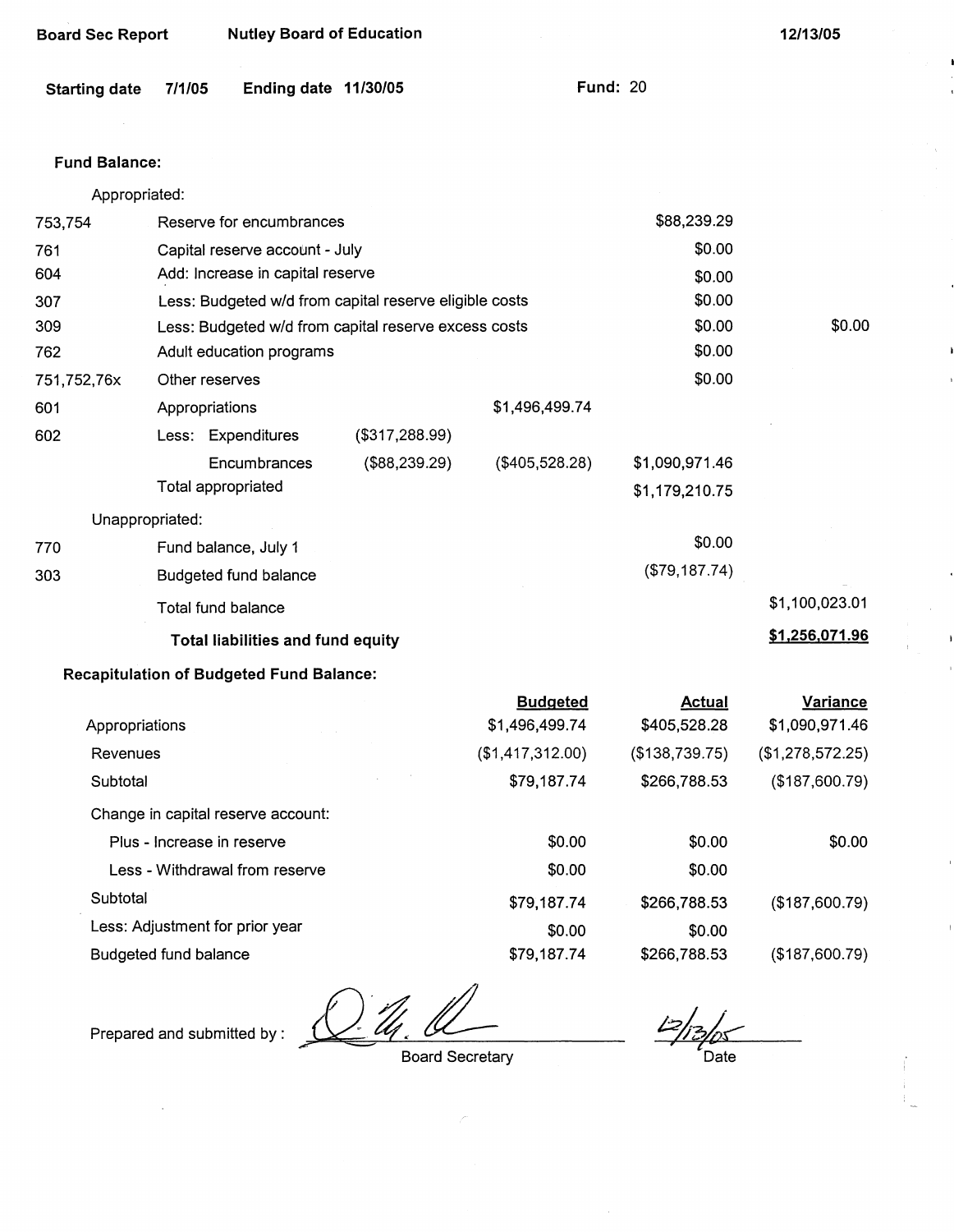**12/13/05** 

| <b>Starting date</b> | 7/1/05                                     | Ending date 11/30/05                        |                                    | <b>Fund: 30</b> |                 |
|----------------------|--------------------------------------------|---------------------------------------------|------------------------------------|-----------------|-----------------|
| Assets:              |                                            |                                             | <b>Assets and Resources</b>        |                 |                 |
| 101                  | Cash in bank                               |                                             |                                    |                 | \$13,090,646.83 |
| $102 - 106$          | Cash Equivalents                           |                                             |                                    |                 | \$0.00          |
| 111                  | Investments                                |                                             |                                    |                 | \$0.00          |
| 116                  | Capital Reserve Account                    |                                             |                                    |                 | \$0.00          |
| 121                  | Tax levy Receivable                        |                                             |                                    |                 | \$0.00          |
|                      | Accounts Receivable:                       |                                             |                                    |                 |                 |
| 132                  | Interfund                                  |                                             |                                    | \$22,659.00     |                 |
| 141                  |                                            | Intergovernmental - State                   |                                    | \$10,470,185.66 |                 |
| 142                  |                                            | Intergovernmental - Federal                 |                                    | \$0.00          |                 |
| 143                  |                                            | Intergovernmental - Other                   |                                    | \$0.00          |                 |
| 153, 154             |                                            | Other (net of estimated uncollectable of \$ |                                    | \$0.00          | \$10,492,844.66 |
|                      | Loans Receivable:                          |                                             |                                    |                 |                 |
| 131                  | Interfund                                  |                                             |                                    | \$0.00          |                 |
| 151, 152             | A.                                         | Other (Net of estimated uncollectable of \$ |                                    | \$0.00          | \$0.00          |
|                      | <b>Other Current Assets</b>                |                                             |                                    |                 | \$0.00          |
|                      | <b>Resources:</b>                          |                                             |                                    |                 |                 |
| 301                  | <b>Estimated revenues</b>                  |                                             |                                    | \$0.00          |                 |
| 302                  | Less revenues                              |                                             |                                    | \$0.00          | \$0.00          |
|                      |                                            | <b>Total assets and resources</b>           |                                    |                 | \$23,583,491.49 |
|                      |                                            |                                             | <b>Liabilities and fund equity</b> |                 |                 |
|                      | Liabilities:                               |                                             |                                    |                 |                 |
|                      |                                            |                                             |                                    |                 |                 |
| 411                  | Intergovernmental accounts payable - state |                                             |                                    |                 | \$0.00          |
| 421                  | Accounts payable                           |                                             |                                    |                 | \$284,104.27    |
| 431                  | Contracts payable                          |                                             |                                    |                 | \$0.00          |
| 451                  | Loans payable                              |                                             |                                    |                 | \$0.00          |
| 481                  | Deferred revenues                          |                                             |                                    |                 | \$10,470,185.66 |
|                      | Other current liabilities                  |                                             |                                    |                 | \$23,481.48     |
|                      |                                            |                                             |                                    |                 |                 |

 $\bar{z}$ 

**Total liabilities** 

 $\sim$   $\sim$ 

and a state of the con-

**\$10,777,771.41**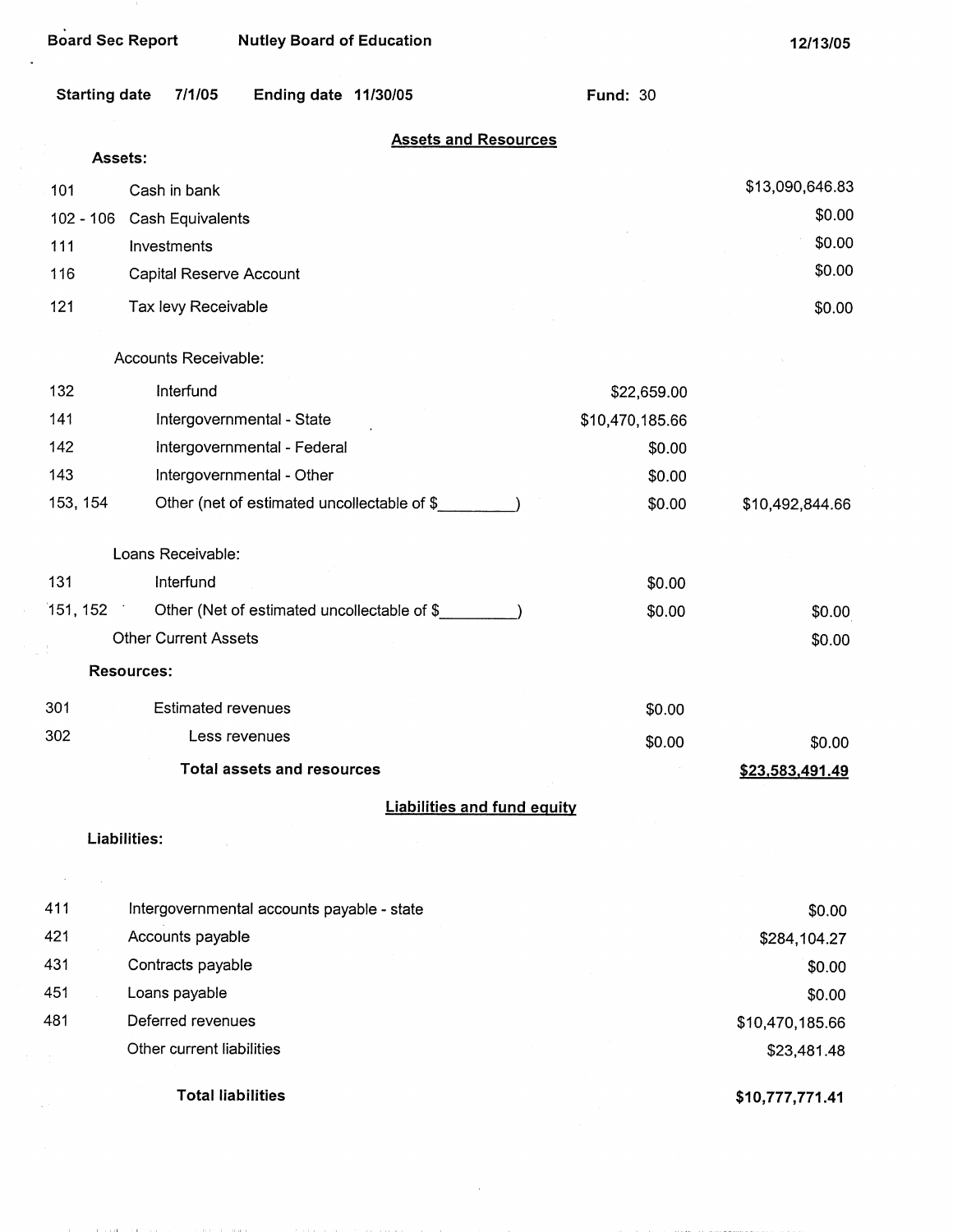| <b>Board Sec Report</b> |                              | <b>Nutley Board of Education</b>                       |                |                  |                                    | 12/13/05        |
|-------------------------|------------------------------|--------------------------------------------------------|----------------|------------------|------------------------------------|-----------------|
| <b>Starting date</b>    | 7/1/05                       | Ending date 11/30/05                                   |                |                  | <b>Fund: 30</b>                    |                 |
|                         |                              |                                                        |                |                  |                                    |                 |
| <b>Fund Balance:</b>    |                              |                                                        |                |                  |                                    |                 |
| Appropriated:           |                              |                                                        |                |                  |                                    |                 |
| 753,754                 |                              | Reserve for encumbrances                               |                |                  | \$908,518.07                       |                 |
| 761                     |                              | Capital reserve account - July                         |                |                  | \$0.00                             |                 |
| 604                     |                              | Add: Increase in capital reserve                       |                |                  | \$0.00                             |                 |
| 307                     |                              | Less: Budgeted w/d from capital reserve eligible costs |                |                  | \$0.00                             |                 |
| 309                     |                              | Less: Budgeted w/d from capital reserve excess costs   |                |                  | \$0.00                             | \$0.00          |
| 762                     |                              | Adult education programs                               |                |                  | \$0.00                             |                 |
| 751,752,76x             | Other reserves               |                                                        |                |                  | \$12,863,602.02                    |                 |
| 601                     | Appropriations               |                                                        |                | \$22,658,907.96  |                                    |                 |
| 602                     |                              | Less: Expenditures                                     | (\$626,308.97) |                  |                                    |                 |
|                         |                              | Encumbrances<br>Total appropriated                     | (\$908,518.07) | (\$1,534,827.04) | \$21,124,080.92<br>\$34,896,201.01 |                 |
| Unappropriated:         |                              |                                                        |                |                  |                                    |                 |
| 770                     |                              | Fund balance, July 1                                   |                |                  | \$0.00                             |                 |
| 303                     |                              | Budgeted fund balance                                  |                |                  | (\$22,090,480.93)                  |                 |
|                         |                              | Total fund balance                                     |                |                  |                                    | \$12,805,720.08 |
|                         |                              | <b>Total liabilities and fund equity</b>               |                |                  |                                    | \$23,583,491.49 |
|                         |                              | <b>Recapitulation of Budgeted Fund Balance:</b>        |                |                  |                                    |                 |
|                         |                              |                                                        |                | <b>Budgeted</b>  | <b>Actual</b>                      | <b>Variance</b> |
| Appropriations          |                              |                                                        |                | \$22,658,907.96  | \$1,534,827.04                     | \$21,124,080.92 |
| Revenues                |                              |                                                        |                | \$0.00           | \$0.00                             | \$0.00          |
| Subtotal                |                              |                                                        |                | \$22,658,907.96  | \$1,534,827.04                     | \$21,124,080.92 |
|                         |                              | Change in capital reserve account:                     |                |                  |                                    |                 |
|                         |                              | Plus - Increase in reserve                             |                | \$0.00           | \$0.00                             | \$0.00          |
|                         |                              | Less - Withdrawal from reserve                         |                | \$0.00           | \$0.00                             |                 |
| Subtotal                |                              |                                                        |                | \$22,658,907.96  | \$1,534,827.04                     | \$21,124,080.92 |
|                         |                              | Less: Adjustment for prior year                        |                | (\$568,427.03)   | (\$568,427.03)                     |                 |
|                         | <b>Budgeted fund balance</b> |                                                        |                | \$22,090,480.93  | \$966,400.01                       | \$21,124,080.92 |

 $\frac{1}{2}$   $\frac{1}{2}$  Board Secretary  $\measuredangle$ 

Prepared and submitted by :

 $H_{13}$ Date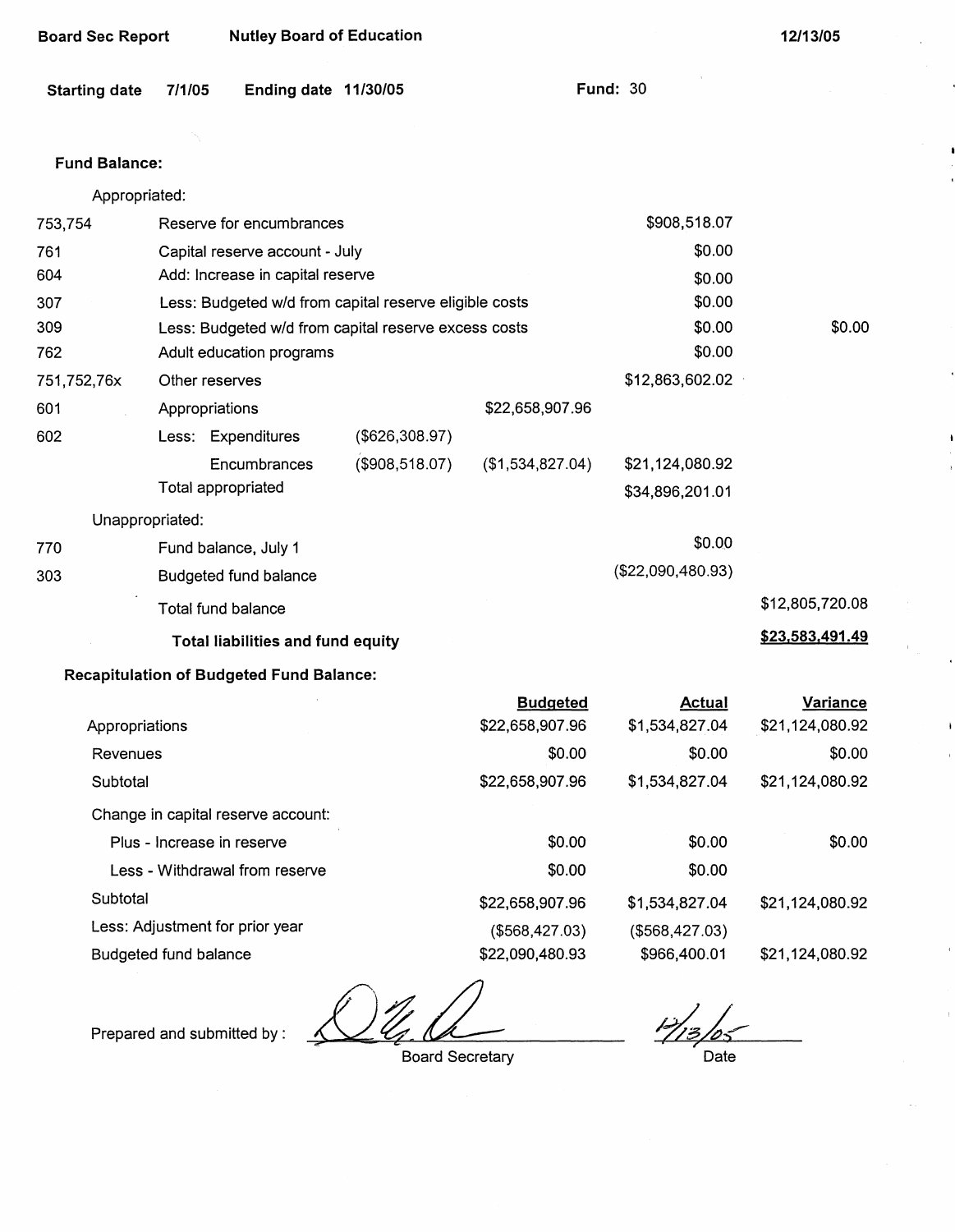| <b>Board Sec Report</b> | <b>Nutley Board of Education</b>            |                 | 12/13/05        |
|-------------------------|---------------------------------------------|-----------------|-----------------|
| <b>Starting date</b>    | 7/1/05<br>Ending date 11/30/05              | <b>Fund: 40</b> |                 |
|                         | <b>Assets and Resources</b>                 |                 |                 |
| Assets:                 |                                             |                 |                 |
| 101                     | Cash in bank                                |                 | (\$610,222.38)  |
| $102 - 106$             | Cash Equivalents                            |                 | \$0.00          |
| 111                     | Investments                                 |                 | \$0.00          |
| 116                     | Capital Reserve Account                     |                 | \$0.00          |
| 121                     | Tax levy Receivable                         |                 | \$0.00          |
|                         | Accounts Receivable:                        |                 |                 |
| 132                     | Interfund                                   | \$15,254.68     |                 |
| 141                     | Intergovernmental - State                   | \$0.00          |                 |
| 142                     | Intergovernmental - Federal                 | \$0.00          |                 |
| 143                     | Intergovernmental - Other                   | \$0.00          |                 |
| 153, 154                | Other (net of estimated uncollectable of \$ | \$0.00          | \$15,254.68     |
|                         | Loans Receivable:                           |                 |                 |
| 131                     | Interfund                                   | \$0.00          |                 |
| 151, 152                | Other (Net of estimated uncollectable of \$ | \$0.00          | \$0.00          |
|                         | <b>Other Current Assets</b>                 |                 | \$0.00          |
|                         | <b>Resources:</b>                           |                 |                 |
| 301                     | <b>Estimated revenues</b>                   | \$1,322,874.00  |                 |
| 302                     | Less revenues                               | (\$5,837.00)    | \$1,317,037.00  |
|                         | <b>Total assets and resources</b>           |                 | \$722,069.30    |
|                         | <b>Liabilities and fund equity</b>          |                 |                 |
|                         | Liabilities:                                |                 |                 |
| 101                     | Cash in bank                                |                 | (\$610, 222.38) |
| 411                     | Intergovernmental accounts payable - state  |                 | \$0.00          |
| 421                     | Accounts payable                            |                 | \$0.00          |
| 431                     | Contracts payable                           |                 | \$0.00          |
| 451                     | Loans payable                               |                 | \$0.00          |
| 481                     | Deferred revenues                           |                 | \$0.00          |
|                         | Other current liabilities                   |                 | \$8,761.76      |
|                         | <b>Total liabilities</b>                    |                 | \$8,761.76      |

i,

and the companies and com-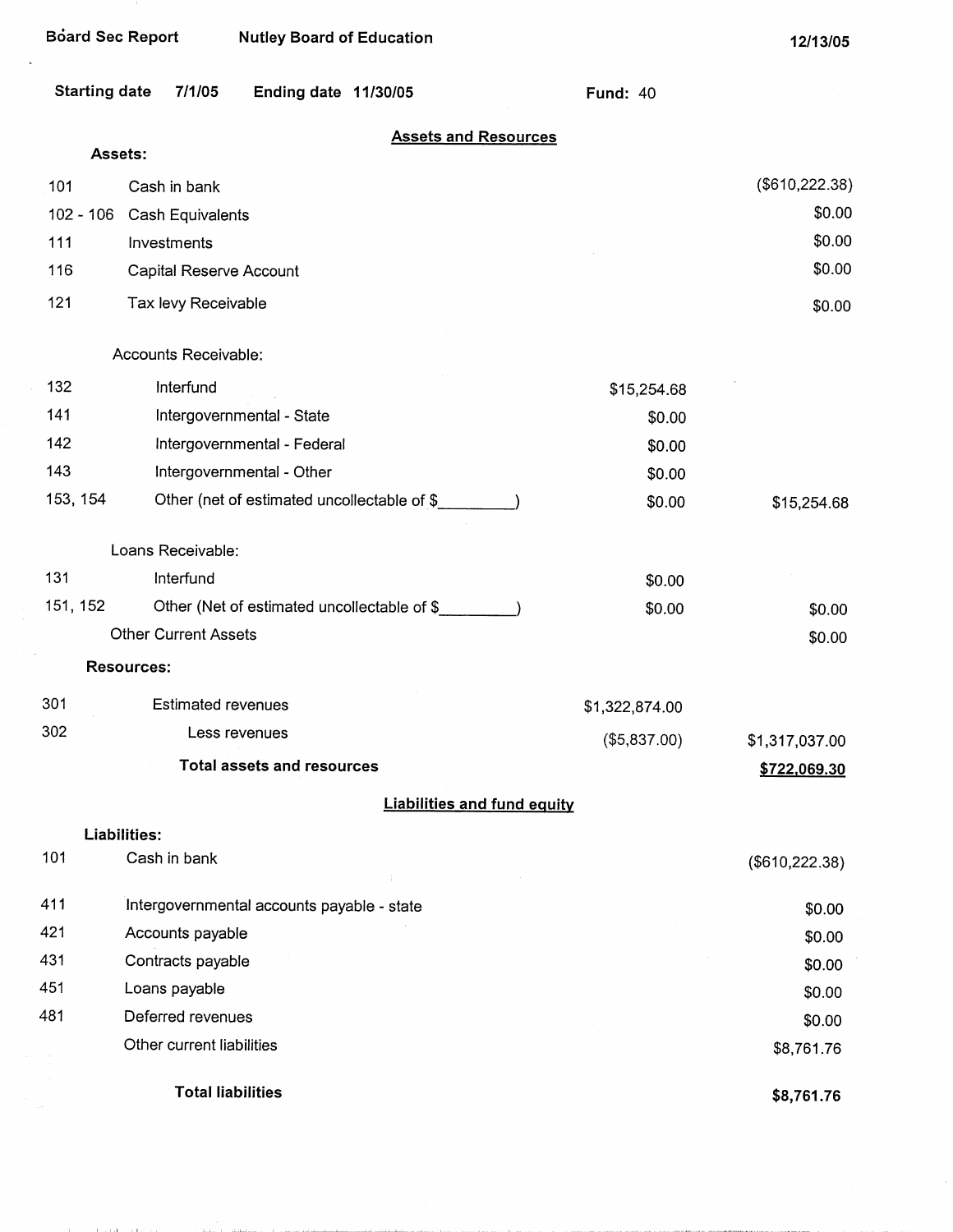| <b>Board Sec Report</b> |                | <b>Nutley Board of Education</b>                |                                                        |                  | 12/13/05        |                  |
|-------------------------|----------------|-------------------------------------------------|--------------------------------------------------------|------------------|-----------------|------------------|
| <b>Starting date</b>    | 7/1/05         | Ending date 11/30/05                            |                                                        |                  | <b>Fund: 40</b> |                  |
| <b>Fund Balance:</b>    |                |                                                 |                                                        |                  |                 |                  |
| Appropriated:           |                |                                                 |                                                        |                  |                 |                  |
| 753,754                 |                | Reserve for encumbrances                        |                                                        |                  | \$7,150.00      |                  |
| 761                     |                | Capital reserve account - July                  |                                                        |                  | \$0.00          |                  |
| 604                     |                | Add: Increase in capital reserve                |                                                        |                  | \$0.00          |                  |
| 307                     |                |                                                 | Less: Budgeted w/d from capital reserve eligible costs |                  | \$0.00          |                  |
| 309                     |                |                                                 | Less: Budgeted w/d from capital reserve excess costs   |                  | \$0.00          | \$0.00           |
| 762                     |                | Adult education programs                        |                                                        |                  | \$0.00          |                  |
| 751,752,76x             | Other reserves |                                                 |                                                        |                  | \$0.00          |                  |
| 601                     | Appropriations |                                                 |                                                        | \$1,322,874.00   |                 |                  |
| 602                     |                | Less: Expenditures                              | (\$616,060.01)                                         |                  |                 |                  |
|                         |                | Encumbrances                                    | (\$7,150.00)                                           | (\$623, 210.01)  | \$699,663.99    |                  |
|                         |                | <b>Total appropriated</b>                       |                                                        |                  | \$706,813.99    |                  |
| Unappropriated:         |                |                                                 |                                                        |                  |                 |                  |
| 770                     |                | Fund balance, July 1                            |                                                        |                  | \$6,493.05      |                  |
| 303                     |                | Budgeted fund balance                           |                                                        |                  | \$0.00          |                  |
|                         |                | Total fund balance                              |                                                        |                  |                 | \$713,307.04     |
|                         |                | <b>Total liabilities and fund equity</b>        |                                                        |                  |                 | \$722,068.80     |
|                         |                | <b>Recapitulation of Budgeted Fund Balance:</b> |                                                        |                  |                 |                  |
|                         |                |                                                 |                                                        | <b>Budgeted</b>  | <b>Actual</b>   | Variance         |
| Appropriations          |                |                                                 |                                                        | \$1,322,874.00   | \$623,210.01    | \$699,663.99     |
| Revenues                |                |                                                 |                                                        | (\$1,322,874.00) | (\$5,837.00)    | (\$1,317,037.00) |
| Subtotal                |                |                                                 |                                                        | \$0.00           | \$617,373.01    | (\$617,373.01)   |

Change in capital reserve account:

| Plus - Increase in reserve      | \$0.00 | \$0.00       | \$0.00         |
|---------------------------------|--------|--------------|----------------|
| Less - Withdrawal from reserve  | \$0.00 | \$0.00       |                |
| Subtotal                        | \$0.00 | \$617,373.01 | (\$617,373.01) |
| Less: Adjustment for prior year | \$0.00 | \$0.00       |                |
| Budgeted fund balance           | \$0.00 | \$617,373.01 | (\$617,373.01) |

Prepared and submitted by :

Board Secretary

· bate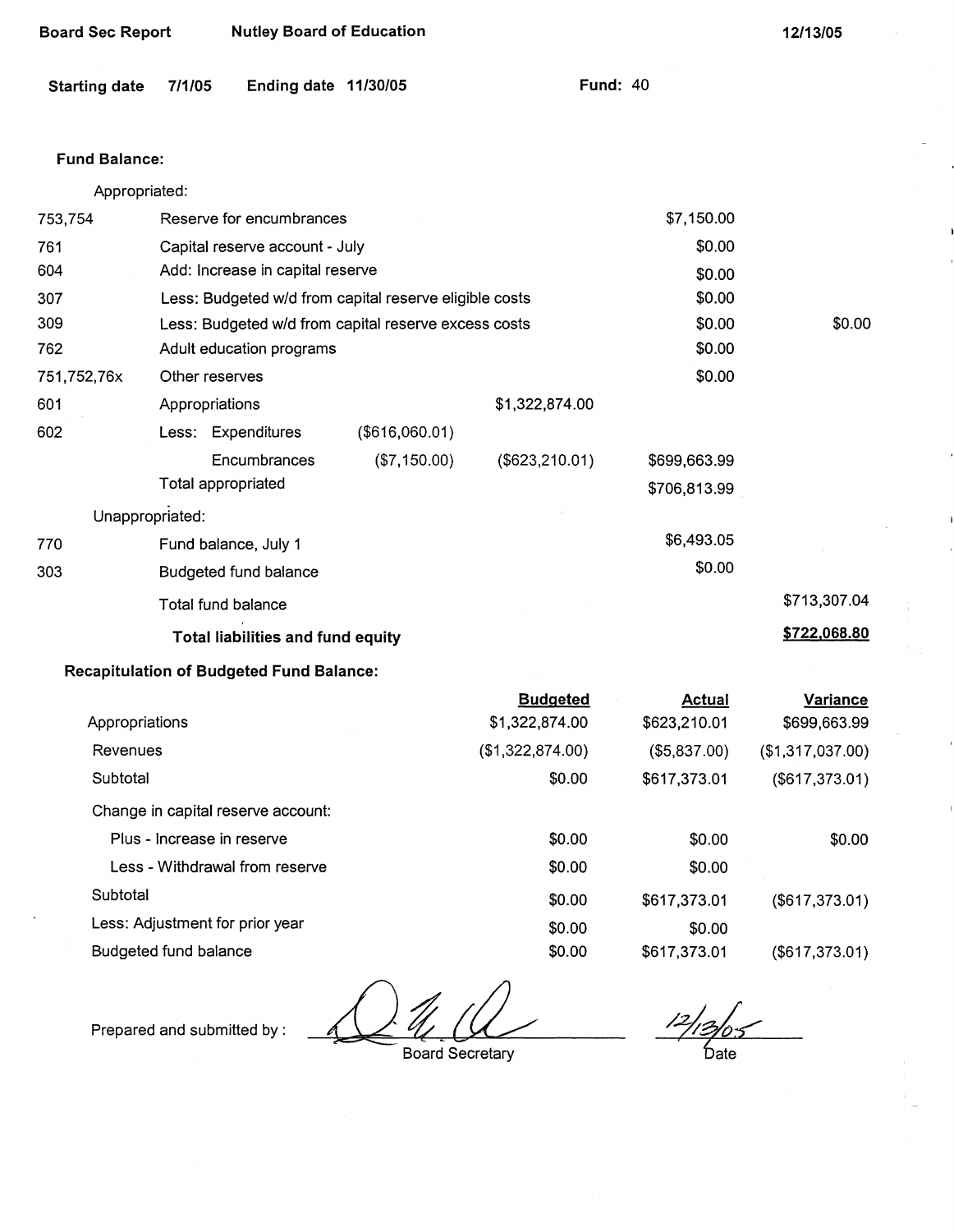|          | <b>Starting date</b> | 7/1/05                      | Ending date 11/30/05                        |                                    | <b>Fund: 50</b> |                 |
|----------|----------------------|-----------------------------|---------------------------------------------|------------------------------------|-----------------|-----------------|
|          | Assets:              |                             |                                             | <b>Assets and Resources</b>        |                 |                 |
| 101      |                      | Cash in bank                |                                             |                                    |                 | (\$86,567.47)   |
|          | $102 - 106$          | Cash Equivalents            |                                             |                                    |                 | \$150.00        |
| 111      |                      | Investments                 |                                             |                                    |                 | \$0.00          |
| 116      |                      | Capital Reserve Account     |                                             |                                    |                 | \$0.00          |
| 121      |                      | Tax levy Receivable         |                                             |                                    |                 | \$0.00          |
|          |                      | Accounts Receivable:        |                                             |                                    |                 |                 |
| 132      |                      | Interfund                   |                                             |                                    | \$0.00          |                 |
| 141      |                      |                             | Intergovernmental - State                   |                                    | \$0.00          |                 |
| 142      |                      |                             | Intergovernmental - Federal                 |                                    | \$0.00          |                 |
| 143      |                      |                             | Intergovernmental - Other                   |                                    | \$0.00          |                 |
| 153, 154 |                      |                             | Other (net of estimated uncollectable of \$ |                                    | \$0.00          | \$0.00          |
|          |                      | Loans Receivable:           |                                             |                                    |                 |                 |
| 131      |                      | Interfund                   |                                             |                                    | \$0.00          |                 |
| 151, 152 |                      |                             | Other (Net of estimated uncollectable of \$ |                                    | \$0.00          | \$0.00          |
|          |                      | <b>Other Current Assets</b> |                                             |                                    |                 | \$15,874.03     |
|          | <b>Resources:</b>    |                             |                                             |                                    |                 |                 |
| 301      |                      | <b>Estimated revenues</b>   |                                             |                                    | \$0.00          |                 |
| 302      |                      | Less revenues               |                                             |                                    | (\$179,913.85)  | (\$179,913.85)  |
|          |                      |                             | <b>Total assets and resources</b>           |                                    |                 | ( \$250,457.29) |
|          |                      |                             |                                             | <b>Liabilities and fund equity</b> |                 |                 |
|          | Liabilities:         |                             |                                             |                                    |                 |                 |
| 101      |                      | Cash in bank                |                                             |                                    |                 | (\$86,567.47)   |
| 411      |                      |                             | Intergovernmental accounts payable - state  |                                    |                 | \$0.00          |
| 421      |                      | Accounts payable            |                                             |                                    |                 | \$0.00          |
| 431      |                      | Contracts payable           |                                             |                                    |                 | \$0.00          |
| 451      |                      | Loans payable               |                                             |                                    |                 | \$0.00          |
| 481      |                      | Deferred revenues           |                                             |                                    |                 | \$4,051.52      |
|          |                      | Other current liabilities   |                                             |                                    |                 | \$7,419.83      |

**Total liabilities** 

**\$11,471.35**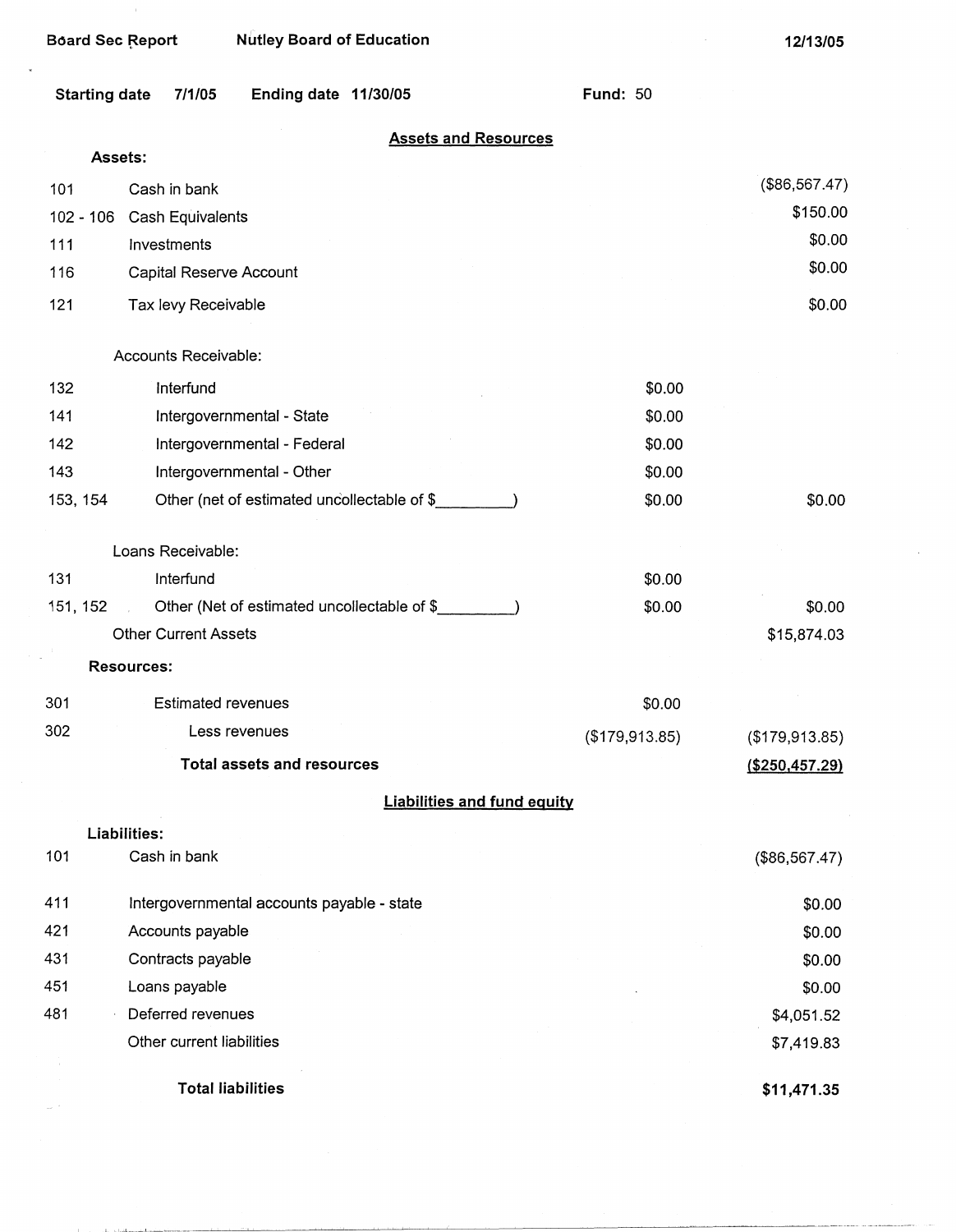| <b>Board Sec Report</b> |                            | <b>Nutley Board of Education</b>                |                                                        |                   |                 | 12/13/05        |
|-------------------------|----------------------------|-------------------------------------------------|--------------------------------------------------------|-------------------|-----------------|-----------------|
| <b>Starting date</b>    | 7/1/05                     | Ending date 11/30/05                            |                                                        |                   | <b>Fund: 50</b> |                 |
| <b>Fund Balance:</b>    |                            |                                                 |                                                        |                   |                 |                 |
| Appropriated:           |                            |                                                 |                                                        |                   |                 |                 |
| 753,754                 |                            | Reserve for encumbrances                        |                                                        |                   | \$397,250.26    |                 |
| 761                     |                            | Capital reserve account - July                  |                                                        |                   | \$0.00          |                 |
| 604                     |                            | Add: Increase in capital reserve                |                                                        |                   | \$0.00          |                 |
| 307                     |                            |                                                 | Less: Budgeted w/d from capital reserve eligible costs |                   | \$0.00          |                 |
| 309                     |                            |                                                 | Less: Budgeted w/d from capital reserve excess costs   |                   | \$0.00          | \$0.00          |
| 762                     |                            | Adult education programs                        |                                                        |                   | \$0.00          |                 |
| 751,752,76x             | Other reserves             |                                                 |                                                        |                   | \$0.00          |                 |
| 601                     | Appropriations             |                                                 |                                                        | \$0.00            |                 |                 |
| 602                     |                            | Less: Expenditures                              | (\$261,928.64)                                         |                   |                 |                 |
|                         |                            | Encumbrances                                    | (\$397,250.26)                                         | $($ \$659,178.90) | (\$659,178.90)  |                 |
|                         |                            | Total appropriated                              |                                                        |                   | (\$261,928.64)  |                 |
| Unappropriated:         |                            |                                                 |                                                        |                   |                 |                 |
| 770                     |                            | Fund balance, July 1                            |                                                        |                   | \$0.00          |                 |
| 303                     |                            | Budgeted fund balance                           |                                                        |                   | \$0.00          |                 |
|                         |                            | Total fund balance                              |                                                        |                   |                 | (\$261,928.64)  |
|                         |                            | <b>Total liabilities and fund equity</b>        |                                                        |                   |                 | (\$250,457.29)  |
|                         |                            | <b>Recapitulation of Budgeted Fund Balance:</b> |                                                        |                   |                 |                 |
|                         |                            |                                                 |                                                        | <b>Budgeted</b>   | <b>Actual</b>   | <b>Variance</b> |
| Appropriations          |                            |                                                 |                                                        | \$0.00            | \$659,178.90    | (\$659,178.90)  |
| Revenues                |                            |                                                 |                                                        | \$0.00            | (\$179,913.85)  | \$179,913.85    |
| Subtotal                |                            |                                                 |                                                        | \$0.00            | \$479,265.05    | (\$479,265.05)  |
|                         |                            | Change in capital reserve account:              |                                                        |                   |                 |                 |
|                         | Plus - Increase in reserve |                                                 |                                                        | \$0.00            | \$0.00          | \$0.00          |

|                                    | Duugeleu | Auuai          | <b>Valiative</b> |
|------------------------------------|----------|----------------|------------------|
| Appropriations                     | \$0.00   | \$659,178.90   | (\$659,178.90)   |
| Revenues                           | \$0.00   | (\$179,913.85) | \$179,913.85     |
| Subtotal                           | \$0.00   | \$479,265.05   | (\$479,265.05)   |
| Change in capital reserve account: |          |                |                  |
| Plus - Increase in reserve         | \$0.00   | \$0.00         | \$0.00           |
| Less - Withdrawal from reserve     | \$0.00   | \$0.00         |                  |
| Subtotal                           | \$0.00   | \$479,265.05   | (\$479,265.05)   |
| Less: Adjustment for prior year    | \$0.00   | \$0.00         |                  |
| Budgeted fund balance              | \$0.00   | \$479,265.05   | (\$479,265.05)   |
|                                    |          |                |                  |

Prepared and submitted by:

2

Board Secretary

 $\frac{1}{2}$ /13/15 Date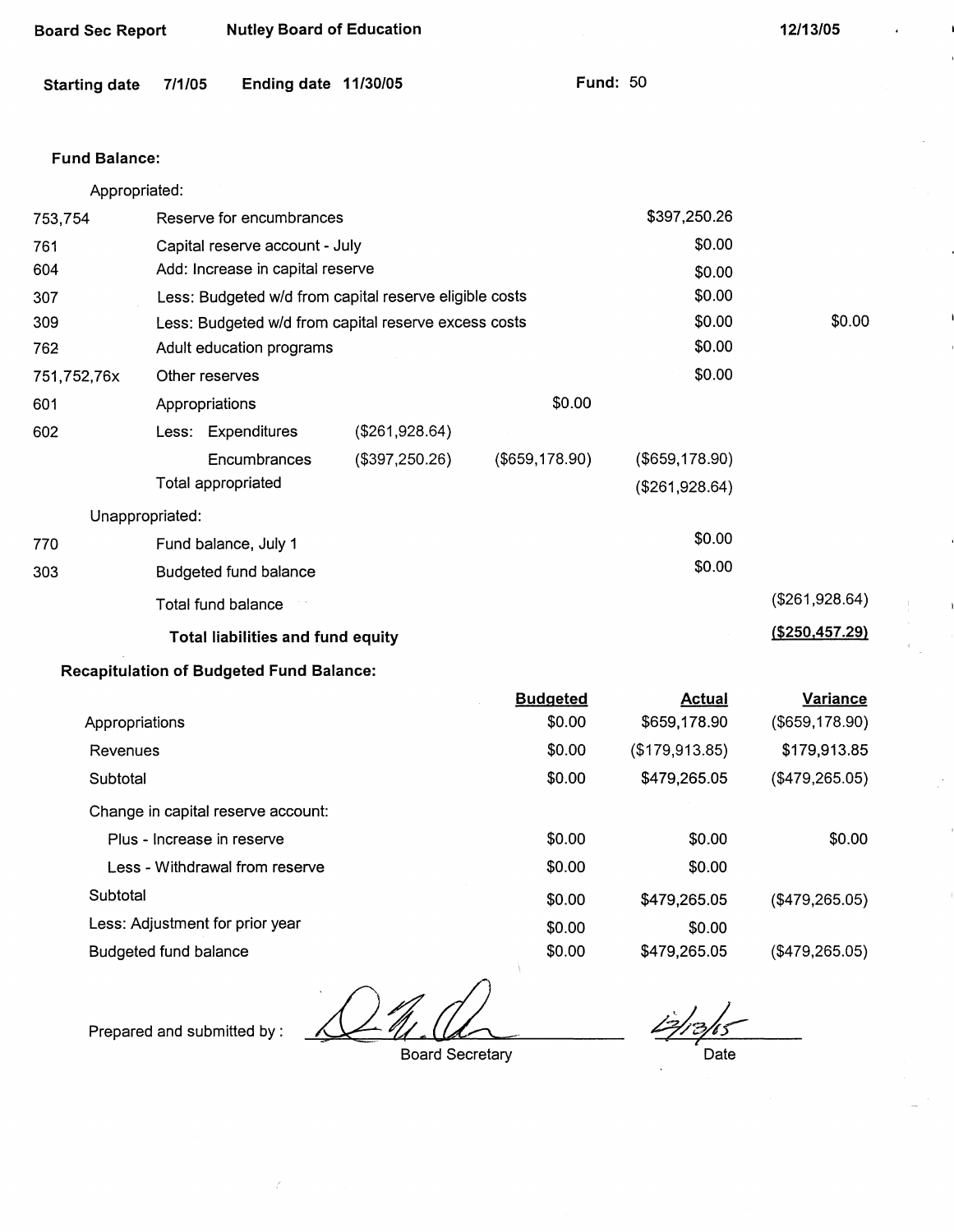$\overline{a}$ 

 $\omega_{\rm{eff}}=7$ 

| <b>Starting date</b> | 7/1/05                      | Ending date 11/30/05                        |                                    |  | <b>Fund: 55</b> |                  |
|----------------------|-----------------------------|---------------------------------------------|------------------------------------|--|-----------------|------------------|
| Assets:              |                             |                                             | <b>Assets and Resources</b>        |  |                 |                  |
|                      |                             |                                             |                                    |  |                 |                  |
| 101                  | Cash in bank                |                                             |                                    |  |                 | \$20,017.31      |
| $102 - 106$          | Cash Equivalents            |                                             |                                    |  |                 | \$500.00         |
| 111                  | Investments                 |                                             |                                    |  |                 | \$0.00<br>\$0.00 |
| 116                  | Capital Reserve Account     |                                             |                                    |  |                 |                  |
| 121                  | Tax levy Receivable         |                                             |                                    |  |                 | \$0.00           |
|                      | Accounts Receivable:        |                                             |                                    |  |                 |                  |
| 132                  | Interfund                   |                                             |                                    |  | \$38,836.94     |                  |
| 141                  |                             | Intergovernmental - State                   |                                    |  | \$0.00          |                  |
| 142                  |                             | Intergovernmental - Federal                 |                                    |  | \$0.00          |                  |
| 143                  |                             | Intergovernmental - Other                   |                                    |  | \$0.00          |                  |
| 153, 154             |                             | Other (net of estimated uncollectable of \$ |                                    |  | \$0,00          | \$38,836.94      |
|                      | Loans Receivable:           |                                             |                                    |  |                 |                  |
| 131                  | Interfund                   |                                             |                                    |  | \$0.00          |                  |
| 151, 152             |                             | Other (Net of estimated uncollectable of \$ |                                    |  | \$0.00          | \$0.00           |
|                      | <b>Other Current Assets</b> |                                             |                                    |  |                 | \$0.00           |
|                      | <b>Resources:</b>           |                                             |                                    |  |                 |                  |
| 301                  | <b>Estimated revenues</b>   |                                             |                                    |  | \$0.00          |                  |
| 302                  |                             | Less revenues                               |                                    |  | (\$162,963.47)  | (\$162,963.47)   |
|                      |                             | <b>Total assets and resources</b>           |                                    |  |                 | (\$103,609.22)   |
|                      |                             |                                             | <b>Liabilities and fund equity</b> |  |                 |                  |
|                      | Liabilities:                |                                             |                                    |  |                 |                  |

| 411 | Intergovernmental accounts payable - state | \$0.00       |
|-----|--------------------------------------------|--------------|
| 421 | Accounts payable                           | \$0.00       |
| 431 | Contracts payable                          | \$0.00       |
| 451 | Loans payable                              | \$0.00       |
| 481 | Deferred revenues                          | \$0.00       |
|     | Other current liabilities                  | \$183,840.66 |
|     |                                            |              |
|     | <b>Total liabilities</b>                   | \$183,840.66 |

ś,